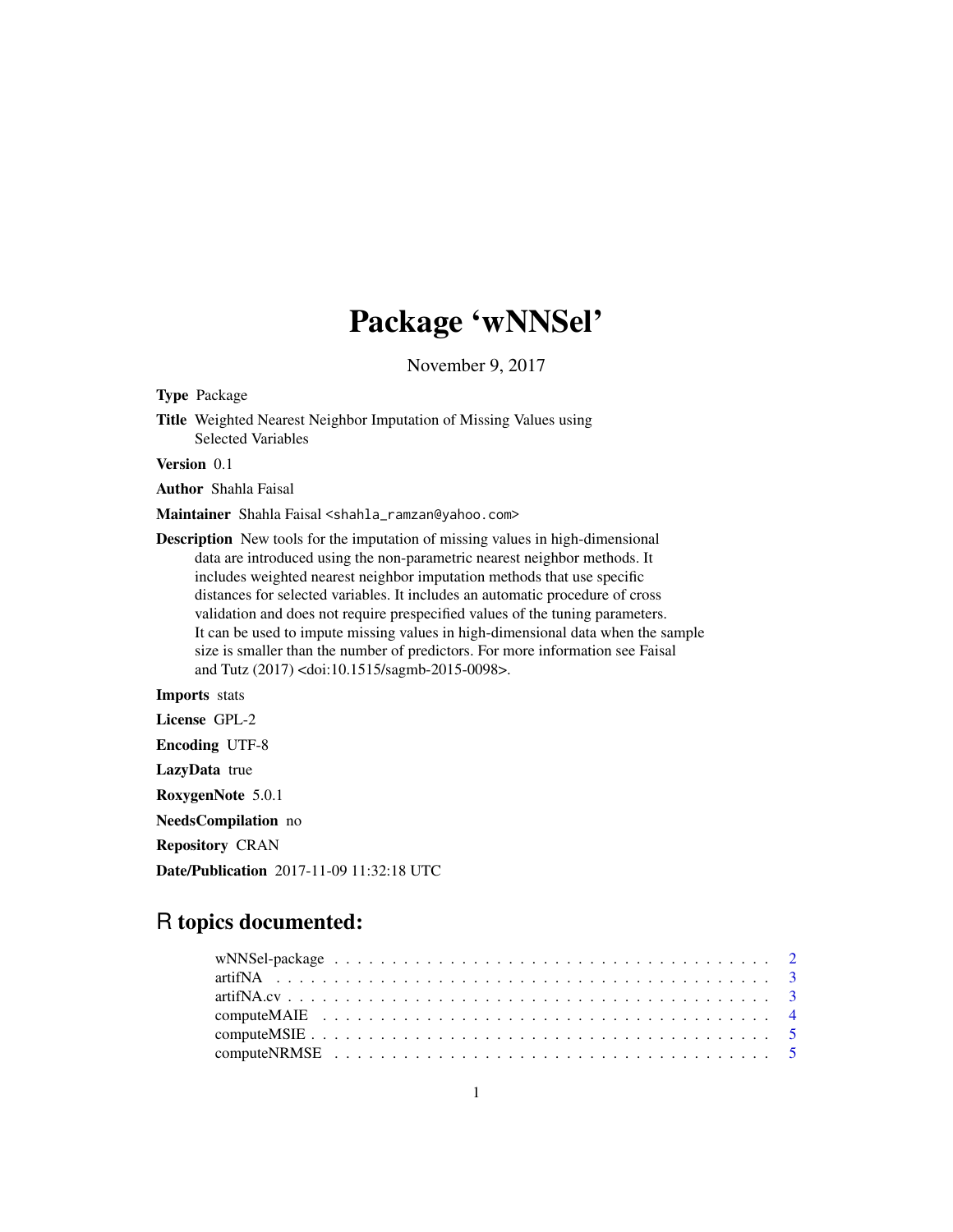<span id="page-1-0"></span>

| Index |  |  |  |  |  |  |  |  |  |  |  |  |  |  |  |  | $\overline{12}$ |
|-------|--|--|--|--|--|--|--|--|--|--|--|--|--|--|--|--|-----------------|
|       |  |  |  |  |  |  |  |  |  |  |  |  |  |  |  |  |                 |
|       |  |  |  |  |  |  |  |  |  |  |  |  |  |  |  |  |                 |

wNNSel-package *Weighted Nearest Neighbor Imputation of Missing Values using Selected Variables*

#### Description

This package introduces new non-parametric tools for the imputation of missing values in highdimensional data. It includes weighted nearest neighbor imputation methods that use distances for selected covariates. The careful selection of distances that carry information about the missing values yields an imputation tool. It does not require pre-specified  $k$ , unlike other kNN methods. It can be used to impute missing values in high-dimensional data when  $n < p$ .

#### Details

| Package: | wNNSel       |
|----------|--------------|
| Version: | 0.1          |
| Date:    | 2017-11-08   |
| Depends: | $R (= 2.10)$ |
| License: | $GPL (=2)$   |

The main function of the package is [wNNSel](#page-7-1) for implementing the nonparameteric procedure of nearest neighbors imputaiton. See [wNNSel](#page-7-1) for more details.

#### Note

\*Author's Last name changed to *Faisal* from *Ramzan* in 2016.

#### Author(s)

Shahla Faisal <shahla\_ramzan@yahoo.com>

#### References

Tutz, G. and Ramzan,S\*. (2015). Improved methods for the imputation of missing data by nearest neighbor methods. *Computational Statistics and Data Analysis*, Vol. 90, pp. 84-99.

Faisal, S.\* and Tutz, G. (2017). Missing value imputation for gene expression data by tailored nearest neighbors. *Statistical Application in Genetics and Molecular Biology*. Vol. 16(2), pp. 95-106.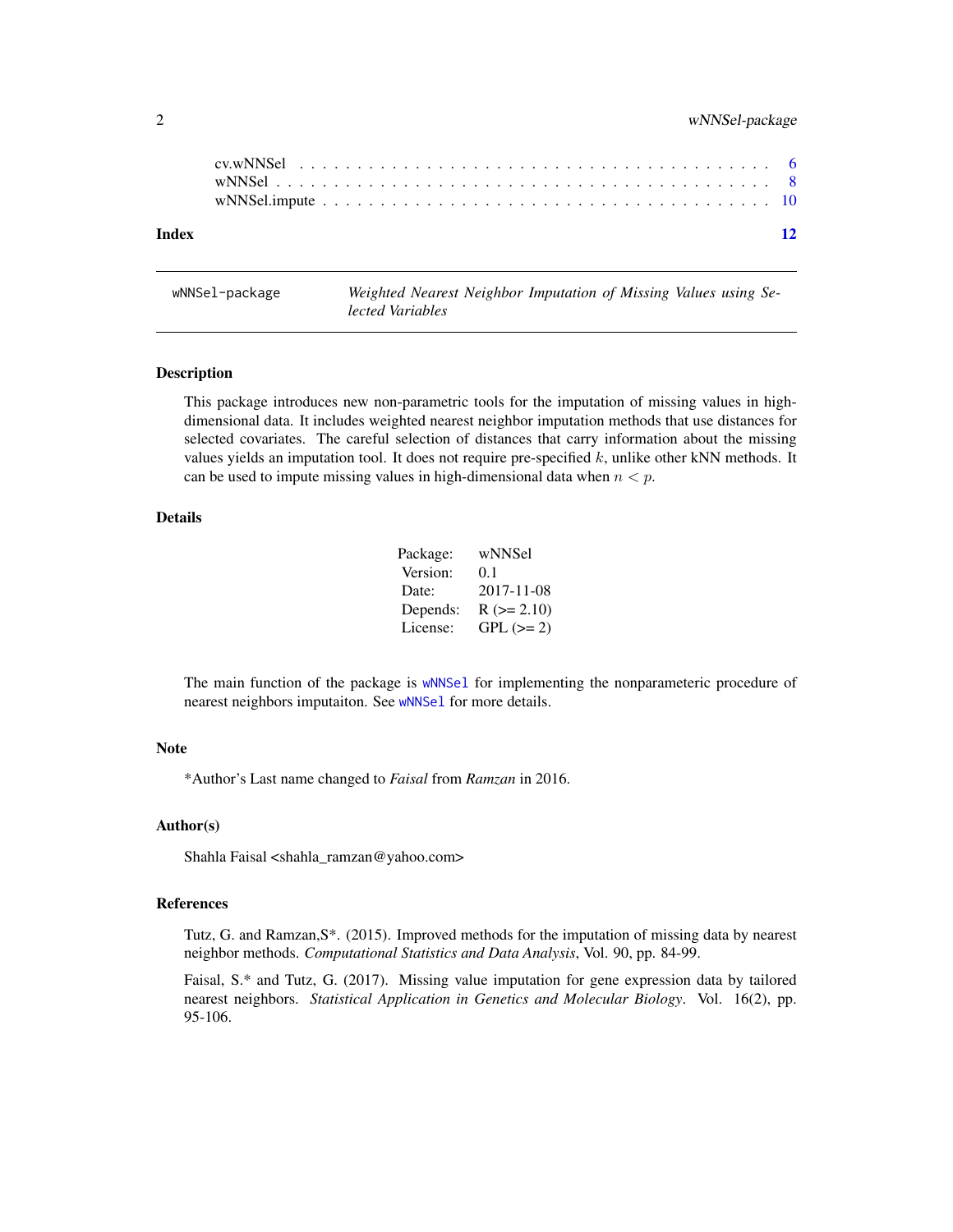<span id="page-2-0"></span>

#### Description

This function artificially introduces missing values in a data matrix under missing completely at random (MCAR) mechanism.

#### Usage

 $artifNA(x, miss.prop = 0.1)$ 

#### Arguments

|           | a matrix, in which missing values are to be created. |
|-----------|------------------------------------------------------|
| miss.prop | proportion of missing values                         |

#### Value

a matrix with missing values

#### Examples

set.seed(3)  $x = matrix(rnorm(100), 10, 10)$ ## create 10% missing values in x artifNA(x, 0.10)

<span id="page-2-1"></span>artifNA.cv *Introduce MCAR Missing Values in a matrix for cross validation*

#### Description

This function introduces additional missing values in a missing data matrix artificially. The missing values are introduced under missing completely at random (MCAR) mechanism.

#### Usage

 $artifNA.cv(x, testNA.prop = 0.1)$ 

#### Arguments

x a matrix, in which missing values are to be created. testNA.prop proportion of missing values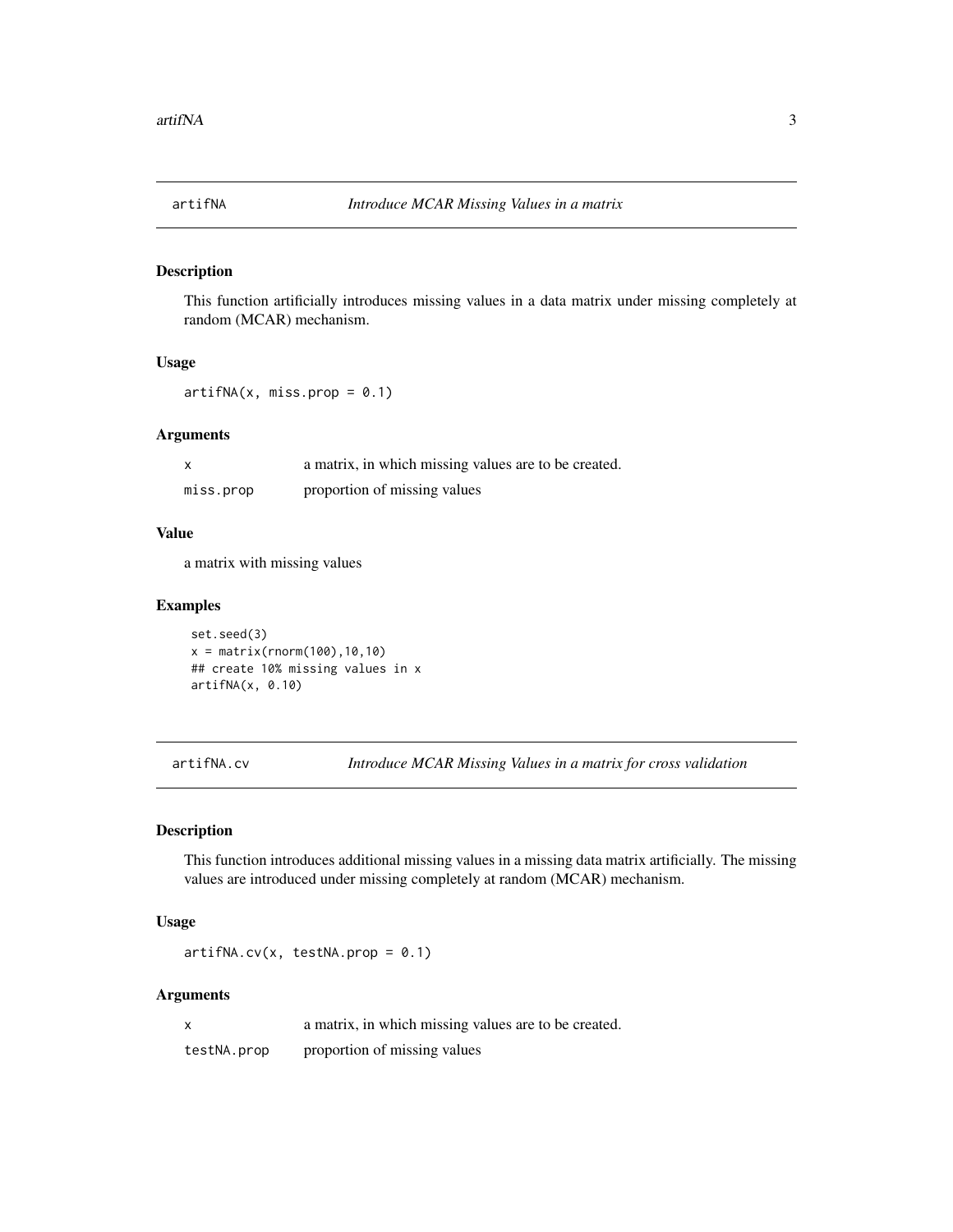<span id="page-3-0"></span>a list contatining a matrix with artifical missing values, removed indices and the provided x matrix

#### See Also

[cv.wNNSel](#page-5-1)

#### Examples

```
set.seed(3)
x = matrix(rnorm(100), 10, 10)## create 10% missing values in x
x.miss<- artifNA(x, 0.10)
## create another 10% missing values in x
x.miss.cv<- artifNA.cv(x, 0.10)
summary(x.miss)
summary(x.miss.cv)
```
computeMAIE *Mean Absolute Imputation Error*

#### Description

This function computes the mean absolute imputation error for a given complete/true data matrix, imputed data matrix and the data matrix with missing values.

#### Usage

```
computeMAIE(x.miss, x.impute, x.true)
```
#### Arguments

| x.miss   | a matrix, having missing values                                                |
|----------|--------------------------------------------------------------------------------|
| x.impute | an imputed data matrix. Note that it should not contain any missing values.    |
| x.true   | complete/true data matrix. Note that it should not contain any missing values. |

#### Value

value of MSIE

#### Examples

```
set.seed(3)
x.true = matrix(rnorm(100),10,10)
## create 10% missing values in x
x.miss = artifNA(x,true, 0.10)## impute using wNNSel method
x.impute = wNNSel.impute(x.miss)
computeMAIE(x.miss, x.impute, x.true)
```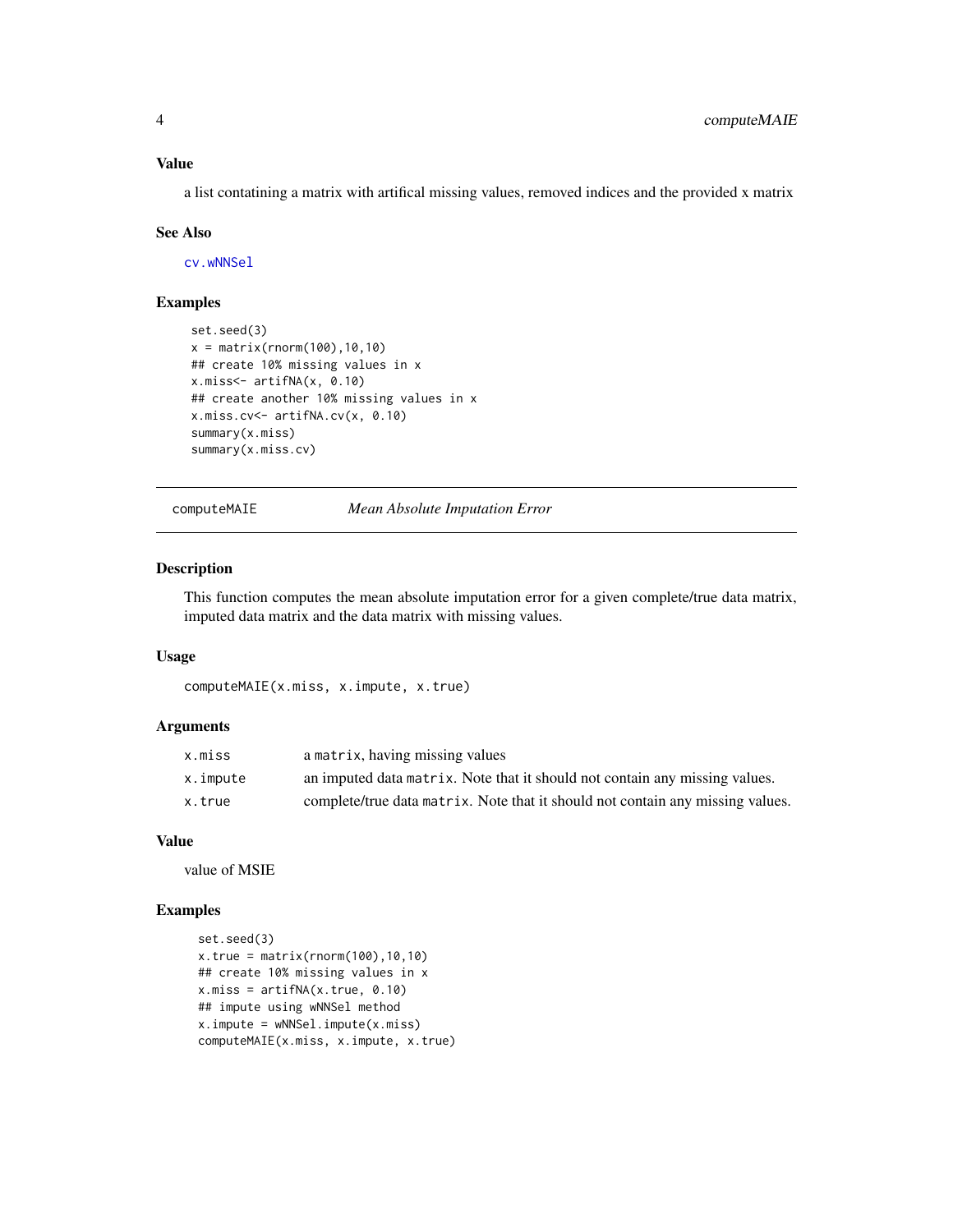<span id="page-4-0"></span>

#### Description

This function computes the mean squared imputation error for a given complete/true data matrix, imputed data matrix and the data matrix with missing values.

#### Usage

```
computeMSIE(x.miss, x.impute, x.true)
```
#### Arguments

| x.miss   | a matrix, having missing values                                                |
|----------|--------------------------------------------------------------------------------|
| x.impute | an imputed data matrix. Note that it should not contain any missing values.    |
| x.true   | complete/true data matrix. Note that it should not contain any missing values. |

#### Value

value of MSIE

#### Examples

```
set.seed(3)
x.true = matrix(rnorm(100),10,10)
## create 10% missing values in x
x.miss = artifNA(x,true, 0.10)## impute using wNNSel method
x.impute = wNNSel.impute(x.miss)
computeMSIE(x.miss, x.impute, x.true)
```
computeNRMSE *Normalized Root Mean Squared Imputatoin Error*

#### Description

This function computes the nrmalized root mean squared imputation error for a given complete/true data matrix, imputed data matrix and the data matrix with missing values.

#### Usage

```
computeNRMSE(x.miss, x.impute, x.true)
```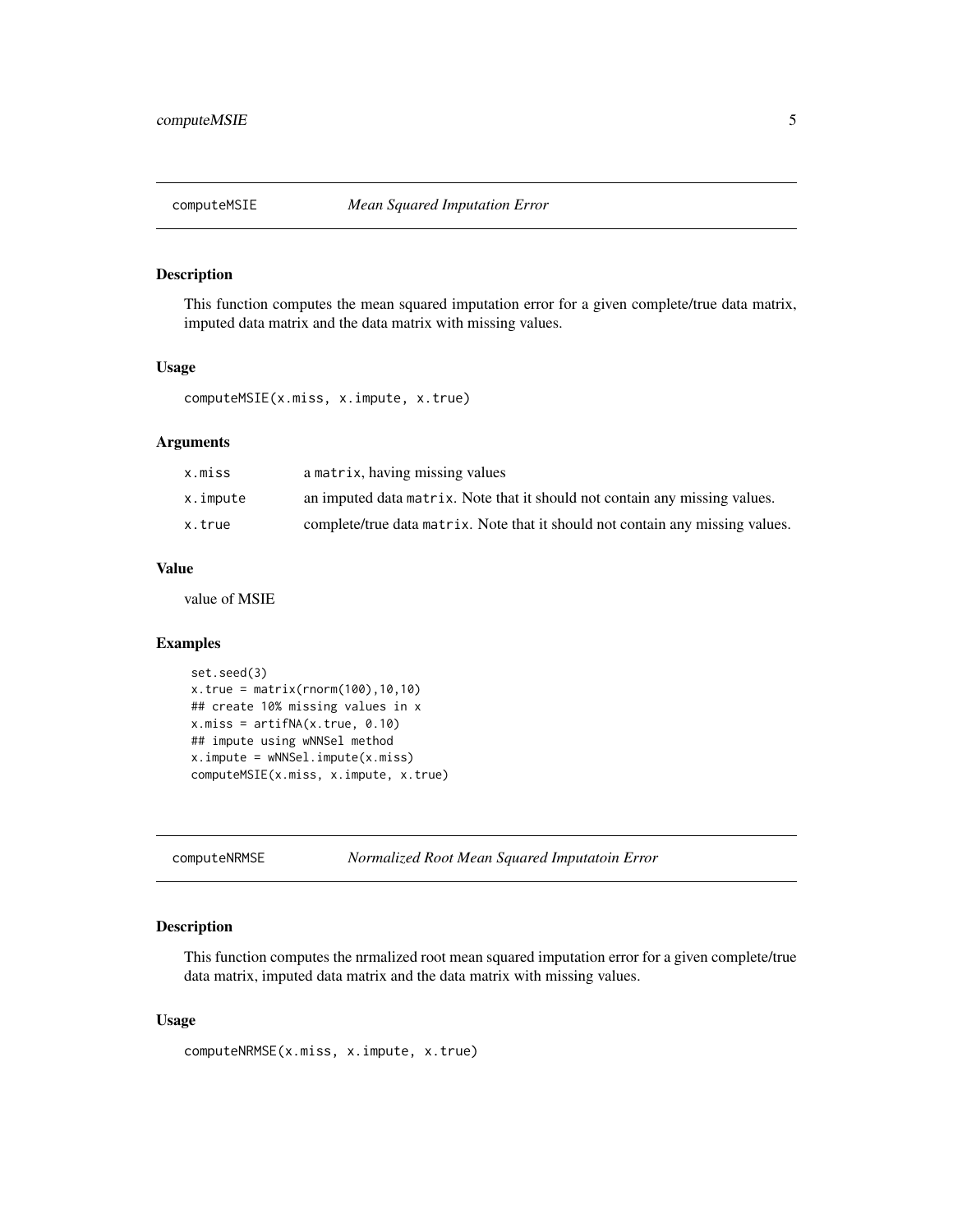#### <span id="page-5-0"></span>Arguments

| x.miss   | a matrix, having missing values                                                |
|----------|--------------------------------------------------------------------------------|
| x.impute | an imputed data matrix. Note that it should not contain any missing values.    |
| x.true   | complete/true data matrix. Note that it should not contain any missing values. |

#### Value

value of MSIE

#### Examples

```
set.seed(3)
x.true = matrix(rnorm(100),10,10)
## create 10% missing values in x
x.miss = artifNA(x.true, 0.10)
## impute using wNNSel method
x.impute = wNNSel.impute(x.miss)
computeNRMSE(x.miss, x.impute, x.true)
```
<span id="page-5-1"></span>cv.wNNSel *Cross Validation for wNNSel Imputation*

#### Description

This function aims to search for optimal values of the tuning parameters for the wNNSel imputation.

#### Usage

```
cv.wNNSel(x, kernel = "gaussian", x.dist = "euclidean", method = "2",
 m.values = seq(2, 8, by = 2), c.values = seq(0.1, 0.5, by = 0.1),lambda.values = seq(0, 0.6, by = 0.01)[-1], times.max = 5,testNA.prop = 0.05)
```
#### Arguments

| $\times$      | a matrix containing missing values                                                                                                          |
|---------------|---------------------------------------------------------------------------------------------------------------------------------------------|
| kernel        | kernel function to be used in nearest neighbors imputation. Default kernel func-<br>tion is "gaussian".                                     |
| x.dist        | distance to compute, The default is x.dist="euclidean" to compute Euclidean<br>distance. Set x dist to NULL to use Manhattan distance.      |
| method        | convex function, performs selection of variables. If method="1", linear function<br>is used and when if method="c", power function is used. |
| m.values      | a vector of integer values, required when mehtod="2".                                                                                       |
| c.values      | a vector between 0 and less than 1. It is required when mehtod= $1$ ".                                                                      |
| lambda.values | a vector, for the tuning parameter $\lambda$                                                                                                |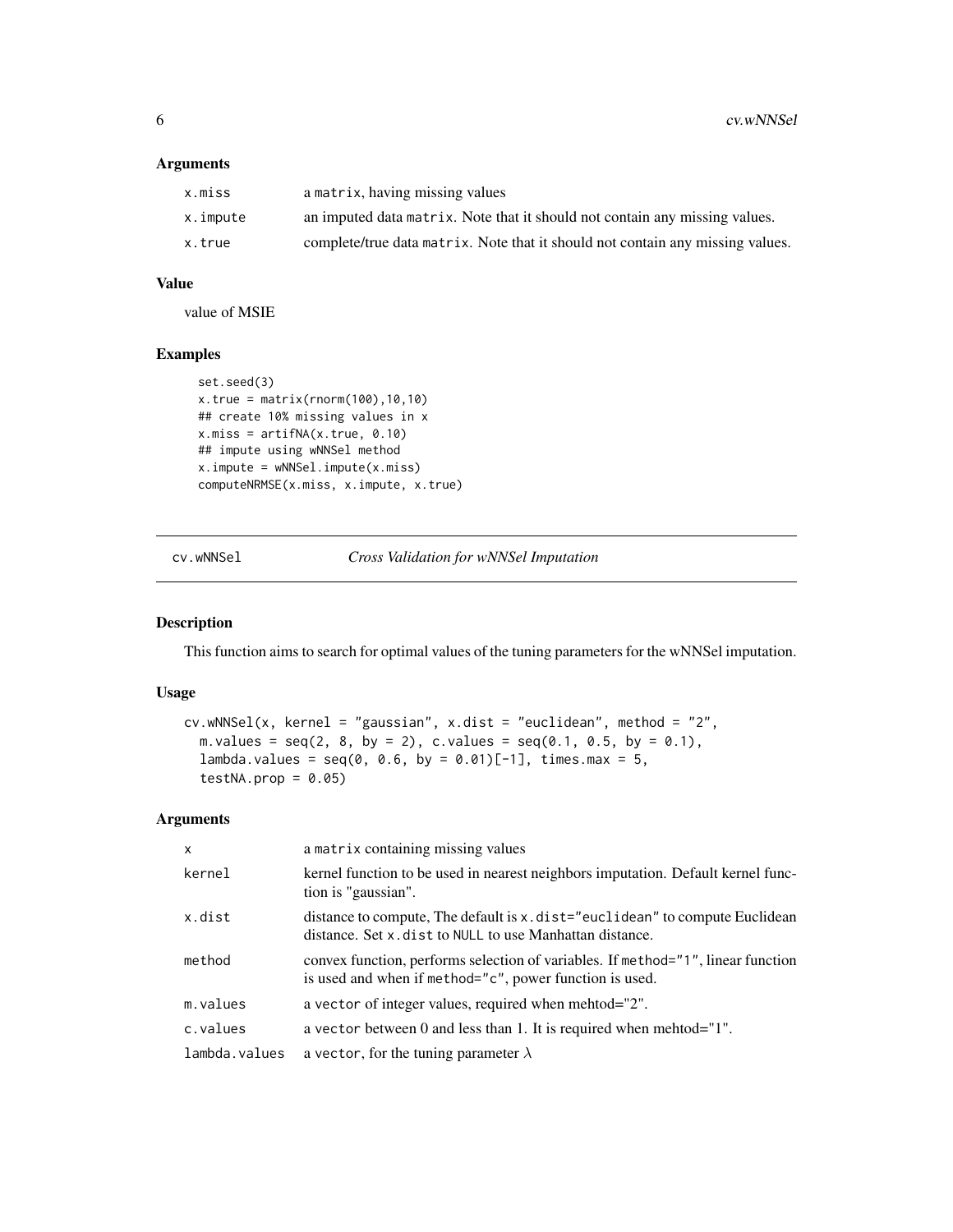#### <span id="page-6-0"></span>cv.wNNSel 7

| times.max   | maximum number of repititions for the cross validation procedure.                                                               |
|-------------|---------------------------------------------------------------------------------------------------------------------------------|
| testNA.prop | proportion of values to be deleted artificially for cross validation in the missing<br>matrix x. Default method uses 5 percent. |

#### Details

Some values are artificially deleted and wNNSel is run multiple times, varying  $\lambda$  and m. For each pair of  $\lambda$  and m, compute MSIE on the subset of the data matrix x for which the the values were deleted artificially. (See References for more detail).

#### Value

a list containing

| lambda.opt | optimal parameter selected by cross validation |
|------------|------------------------------------------------|
| m.opt      | optimal parameter selected by cross validation |
| MSIE.cv    | cross validation error                         |

#### Author(s)

Shahla Faisal <shahla\_ramzan@yahoo.com>

#### References

Tutz, G. and Ramzan,S. (2015). Improved methods for the imputation of missing data by nearest neighbor methods. *Computational Statistics and Data Analysis*, Vol. 90, pp. 84-99.

Faisal, S. and Tutz, G. (2017). Missing value imputation for gene expression data by tailored nearest neighbors. *Statistical Application in Genetics and Molecular Biology*. Vol. 16(2), pp. 95-106.

#### See Also

[artifNA.cv](#page-2-1), [wNNSel](#page-7-1)

#### Examples

```
set.seed(3)
x.true = matrix(rnorm(100), 10, 10)## create 10% missing values in x
x.miss = artifNA(x.true, 0.10)
## use cross validation to find optimal values
result = cv.wNNSel(x.miss)
## optimal values are
result$lambda.opt
result$m.opt
## Now use these values to get final imputation
x.impute = wNNSel.impute(x.miss, lambda=result$lambda.opt, m=result$m.opt)
## and final MSIE
computeMSIE(x.miss, x.impute, x.true)
```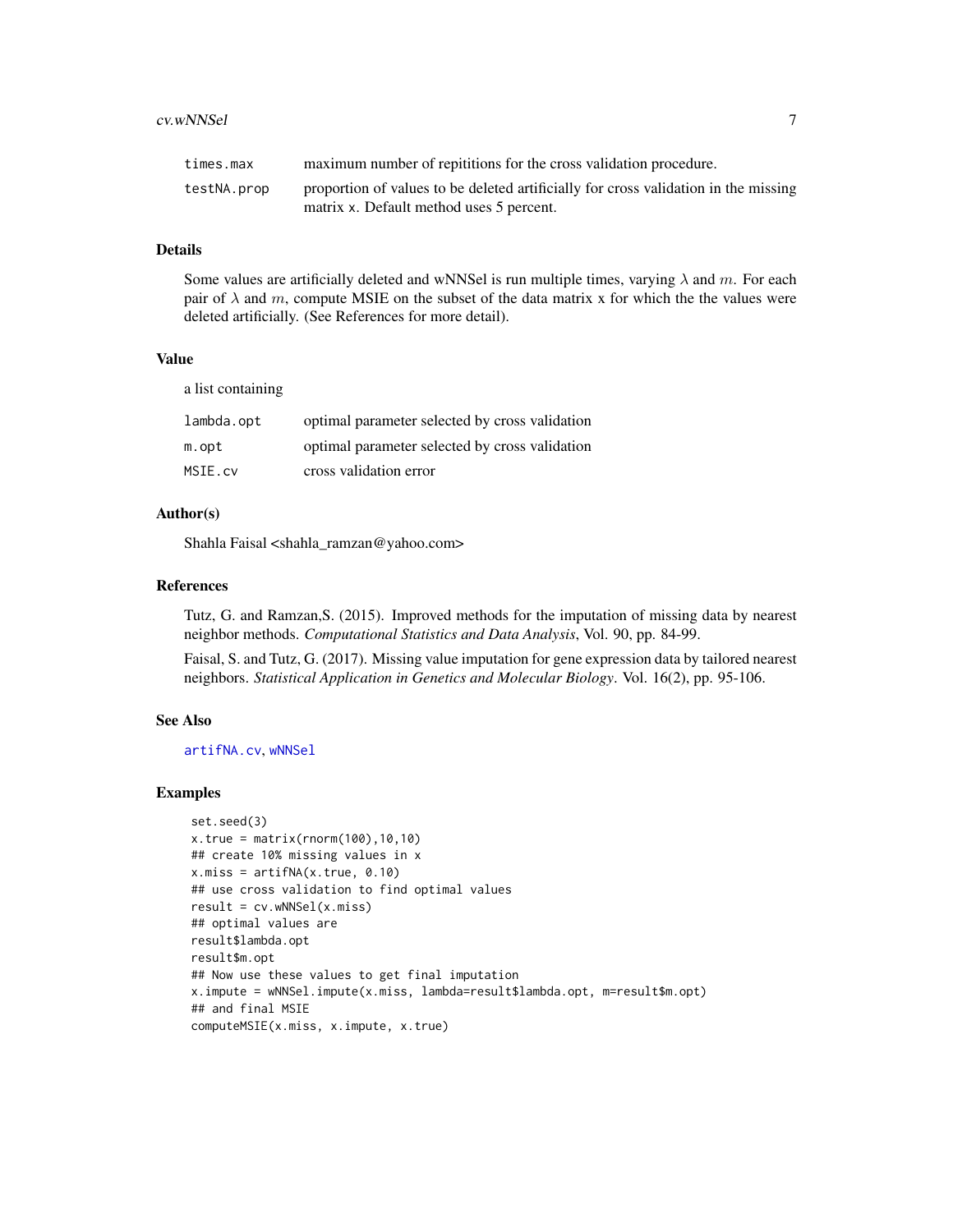#### <span id="page-7-1"></span><span id="page-7-0"></span>Description

'wNNSel' is used to impute the missing values particularly in high dimensional data. It uses a cross validation procedure for selecting the best values of the tuning parameters. It also works when the samples are smaller than the covariates.

#### Usage

```
wNNSel(x, x.inital = NULL, x.true = NULL, k, used 1 = TRUE,x.dist = "euclidean", kernel = "gaussian", method = "2", impute.fn,
 convex = TRUE, m.values = seq(2, 8, by = 2), c.values = seq(0.1, 0.5, by= 0.1), lambda.values = seq(0, 0.6, by = 0.01)[-1], times.max = 5,
 testNA.prop = 0.05, withinFolds = FALSE, folds, verbose = TRUE)
```
#### Arguments

| x             | a numeric data matrix containing missing values                                                                                                                                                                                                     |
|---------------|-----------------------------------------------------------------------------------------------------------------------------------------------------------------------------------------------------------------------------------------------------|
| x.initial     | an optional. A complete data matrix e.g. using mean imputation of x. If pro-<br>vided, it will be used for the computation of correlations.                                                                                                         |
| x.true        | a matrix of true or complete data. If provided, MSIE will be returned in the<br>results list.                                                                                                                                                       |
| k             | an optional, the number of nearest neighbors to use for imputation.                                                                                                                                                                                 |
| useAll        | logical. If TRUE, all <i>available</i> neighbors are used for the imputation.                                                                                                                                                                       |
| x.dist        | distance to compute. The default is x.dist="euclidean", that uses the Eu-<br>clidean distance. Set x. dist to NULL for Manhattan distance.                                                                                                          |
| kernel        | kernel function to be used in nearest neighbors imputation. Default kernel func-<br>tion is "gaussian".                                                                                                                                             |
| method        | convex function, performs selection of variables. If method="1", linear function<br>is used and the power function is used when method="2".                                                                                                         |
| impute.fn     | the imputation function to run on the length k vector of values for a missing<br>feature. Defaults to a weighted mean of the neighboring values, weighted by the<br>specified kernel. If not specified then wNN imputation will be used by default. |
| convex        | logical. If TRUE, selected variables are used for the computation of distance. The<br>default is TRUE.                                                                                                                                              |
| m.values      | a vector of integer values, required when mehtod="2".                                                                                                                                                                                               |
| c.values      | a vector between 0 and less than 1. It is required when mehtod="1".                                                                                                                                                                                 |
| lambda.values | a vector, for the tuning parameter $\lambda$                                                                                                                                                                                                        |
| times.max     | maximum number of repititions for the cross validation procedure.                                                                                                                                                                                   |
| testNA.prop   | proportion of values to be deleted artificially for cross validation in the missing<br>matrix x. Default method uses 5 percent.                                                                                                                     |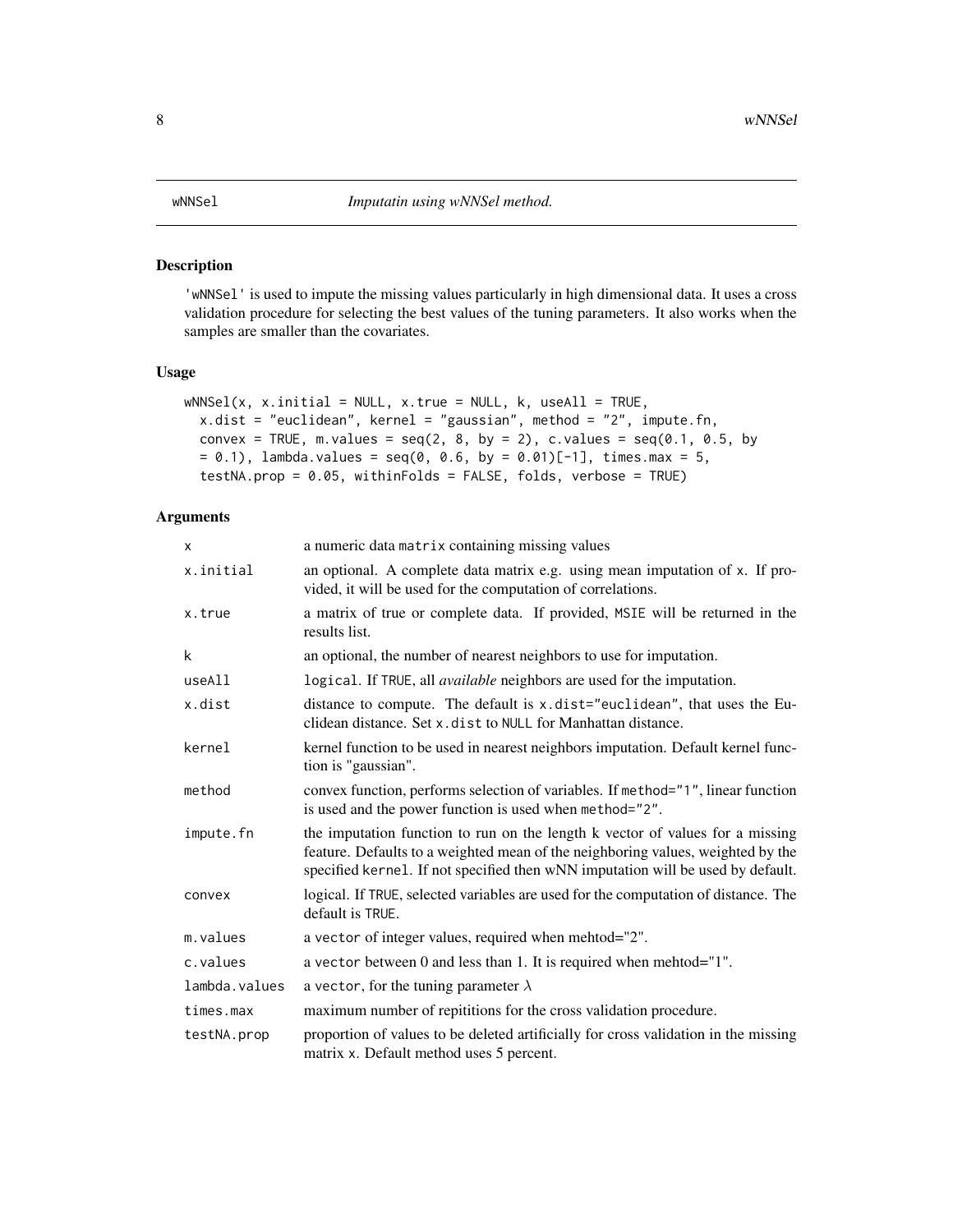#### <span id="page-8-0"></span>wNNSel 99

| withinFolds | logical. Use only if the neighbors/rows belong to particular folds/groups. De-<br>fault is set to FALSE.                                                                                                             |
|-------------|----------------------------------------------------------------------------------------------------------------------------------------------------------------------------------------------------------------------|
| folds       | a list of vectors specifying folds/groups for neighbors. lenght of list is equal<br>to the number of folds/groups. Each element/vector of the list indicates row<br>indices belonging to that particular group/fold. |
| verbose     | logical. If TRUE, prints status updates                                                                                                                                                                              |

#### Details

For each sample, identify missinng features. For each missing feature find the nearest neighbors which have that feature. Impute the missing value using the imputation function on the *selected* vector of values found from the neighbors. By default the wNNSel method automatically searches for optimal values for a given data matrix.

The default method uses x.dist="euclidean" including selected covariates. The specific distancs are computed using important covariates only. If mehtod="1", the linear function in absolute value of  $r$  is used, defined by

$$
\frac{|r|}{1-c} - \frac{c}{1-c},
$$

for  $|r| > c$ , and, 0, otherwise. By default, the power function  $|r|^m$  is used when mehtod="2". For more detailed discussion, see references.

#### Value

a list containing imputed data matrix, and cross validation results

| x.impute   | imputed data matrix                                            |
|------------|----------------------------------------------------------------|
| MSIE       | True error. Note it is only available when x true is provided. |
| lambda.opt | optimal parameter selected by cross validation                 |
| m.opt      | optimal parameter selected by cross validation                 |
| MSIE.cv    | cross validation error                                         |

#### References

Tutz, G. and Ramzan,S. (2015). Improved methods for the imputation of missing data by nearest neighbor methods. *Computational Statistics and Data Analysis*, Vol. 90, pp. 84-99.

Faisal, S. and Tutz, G. (2017). Missing value imputation for gene expression data by tailored nearest neighbors. *Statistical Application in Genetics and Molecular Biology*. Vol. 16(2), pp. 95-106.

#### See Also

[cv.wNNSel](#page-5-1), [wNNSel.impute](#page-9-1)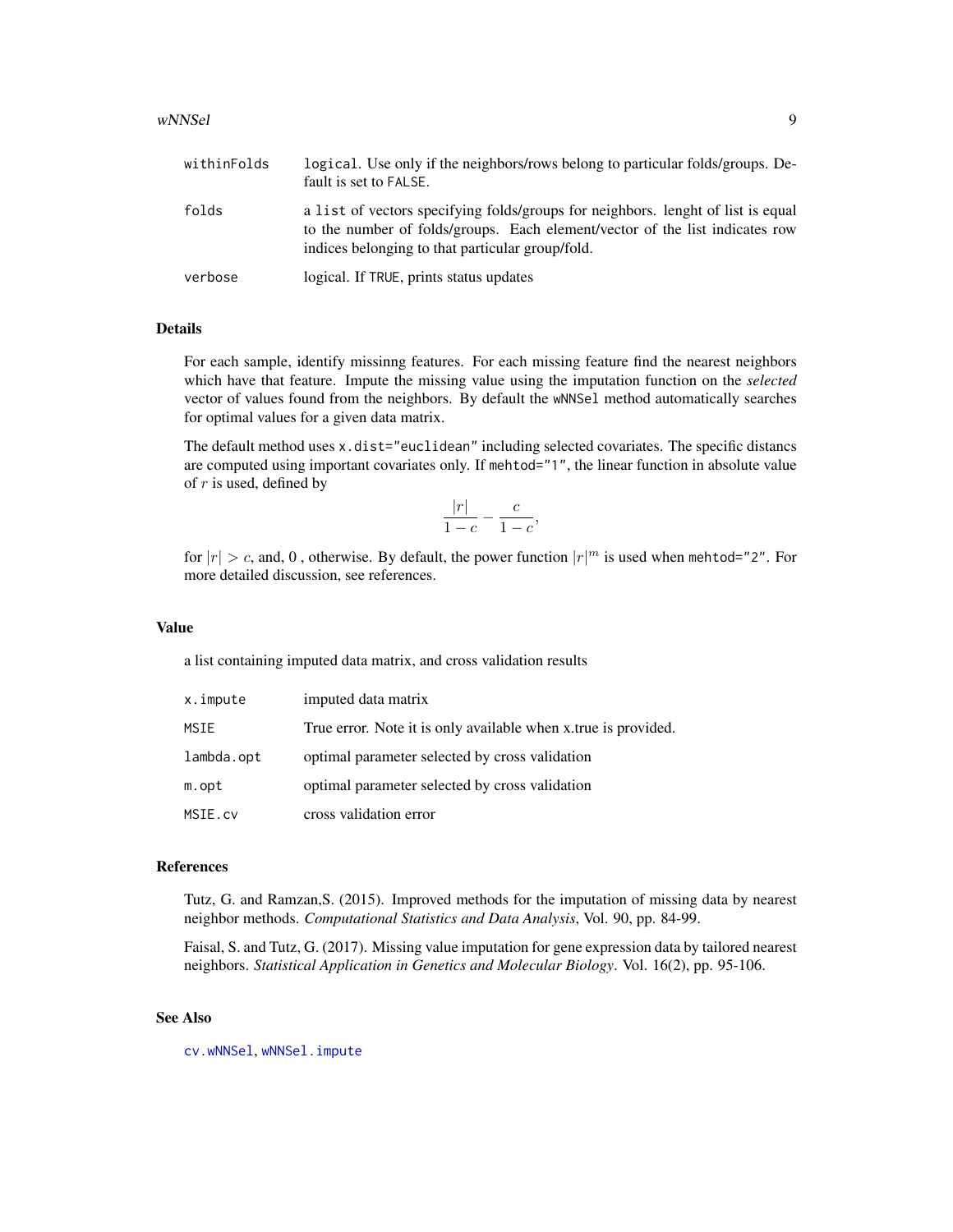#### Examples

```
set.seed(3)
x.true = matrix(rnorm(100), 10, 10)## create 10% missing values in x
x.miss = artifNA(x,true, 0.10)## imputed matrix
result <- wNNSel(x.miss)
result$x.impute
## cross validation result can be accessed using
result$cross.val
```
<span id="page-9-1"></span>

| wNNSel.impute | Weighted Nearest Neighbor Imputation of Missing Values using Se- |
|---------------|------------------------------------------------------------------|
|               | lected Variables                                                 |

#### Description

This function imputes the missing values using user-spefied values of the tuning parameters. It also works when the samples are smaller than the covariates.

#### Usage

```
wNNSel.impute(x, k, useAll = TRUE, x.initial = NULL, x.dist = "euclidean",
 kernel = "gaussian", lambda = 0.3, impute.fn, convex = TRUE,method = "2", m = 2, c = 0.3, withinFolds = FALSE, folds,
 verbose = TRUE, verbose2 = FALSE)
```
#### Arguments

| x         | a matrix containing missing values                                                                                                                                                                                                                  |
|-----------|-----------------------------------------------------------------------------------------------------------------------------------------------------------------------------------------------------------------------------------------------------|
| k         | an optional, the number of nearest neighbors to use for imputation.                                                                                                                                                                                 |
| useAll    | logical. The default is useALL=TRUE, that is, all <i>available</i> neighbors are used<br>for the imputation.                                                                                                                                        |
| x.initial | an optional. A complete data matrix e.g. using mean imputation of x. If pro-<br>vided, it will be used for the computation of correlations.                                                                                                         |
| x.dist    | distance to compute. The default is $x$ dist="euclidean", that uses the Eu-<br>clidean distance. Set x, dist to NULL for Manhattan distance.                                                                                                        |
| kernel    | kernel function to be used in nearest neighbors imputation. Default kernel func-<br>tion is "gaussian".                                                                                                                                             |
| lambda    | scaler, a tuning parameter                                                                                                                                                                                                                          |
| impute.fn | the imputation function to run on the length k vector of values for a missing<br>feature. Defaults to a weighted mean of the neighboring values, weighted by the<br>specified kernel. If not specified then wNN imputation will be used by default. |
| convex    | logical. If TRUE, selected variables are used for the computation of distance. The<br>default is TRUE.                                                                                                                                              |

<span id="page-9-0"></span>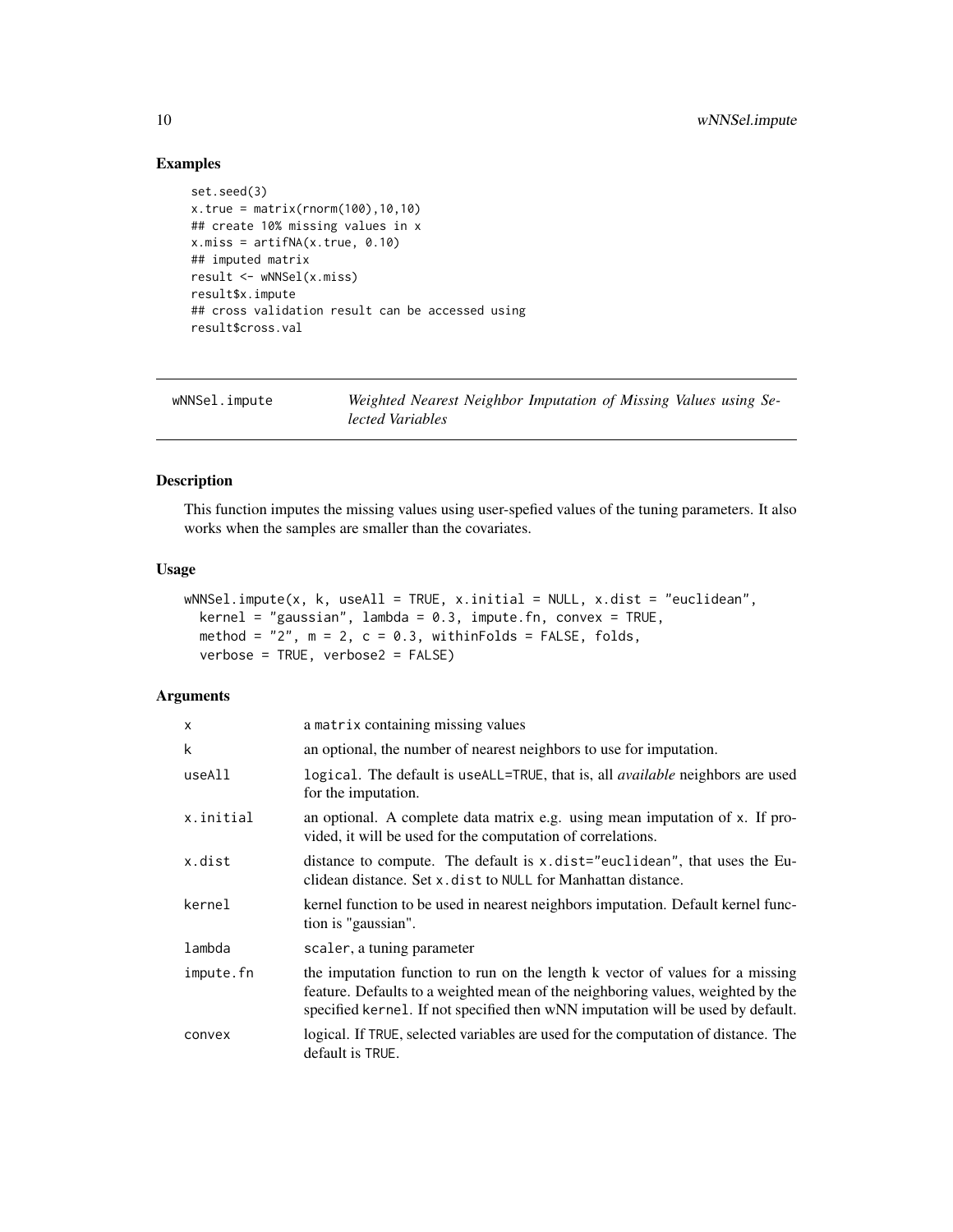<span id="page-10-0"></span>

| method       | convex function, performs selection of variables. If method="1", linear function<br>is used and the power function is used when method="2".                                                                          |
|--------------|----------------------------------------------------------------------------------------------------------------------------------------------------------------------------------------------------------------------|
| m            | scaler, a tuning parameter required by the power function.                                                                                                                                                           |
| $\mathsf{C}$ | scaler, a tuning parameter required by the linear function.                                                                                                                                                          |
| withinFolds  | logical. Use only if the neighbors/rows belong to particular folds/groups. De-<br>fault is set to FALSE.                                                                                                             |
| folds        | a list of vectors specifying folds/groups for neighbors. lenght of list is equal<br>to the number of folds/groups. Each element/vector of the list indicates row<br>indices belonging to that particular group/fold. |
| verbose      | logical. If TRUE, prints status updates                                                                                                                                                                              |
| verbose2     | logical. If TRUE, prints status updates with more detail                                                                                                                                                             |

### Details

For each sample, identify missinng features. For each missing feature find the nearest neighbors which have that feature. Impute the missing value using the imputation function on the *selected* vector of values found from the neighbors.

#### Value

imputed data matrix

#### See Also

[cv.wNNSel](#page-5-1), [wNNSel](#page-7-1)

### Examples

```
set.seed(3)
x = matrix(rnorm(100), 10, 10)x.miss = x > 1x[x.miss] = NA
wNNSel.impute(x)
wNNSel.impute(x, lambda=0.5, m=2)
```